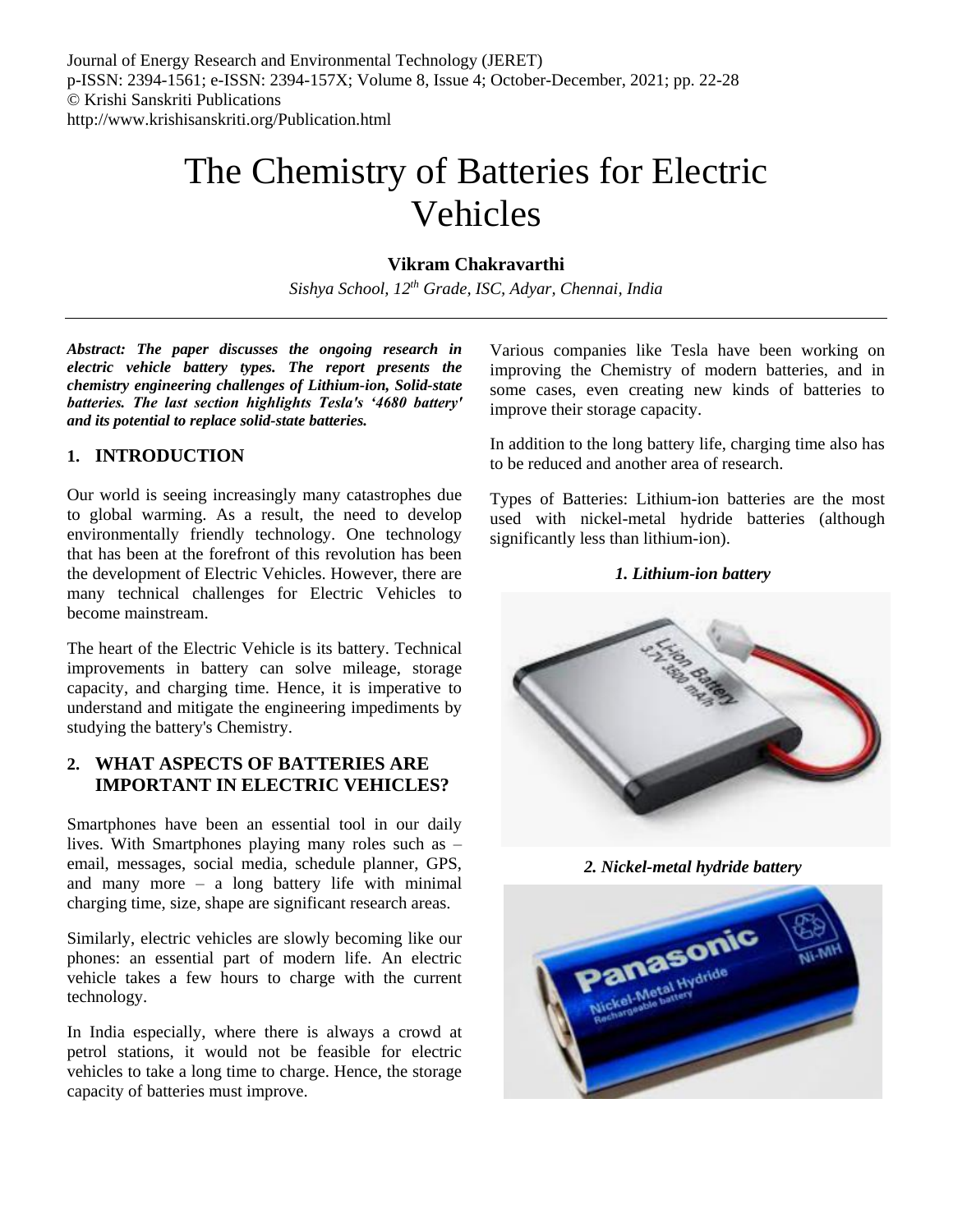*3. Lead Acid Battery*



*4. Ultracapacitor*



*Chemistry and Working of Lithium-ion battery<sup>1</sup> :* 

Lithium ions move via an electrolyte from a negative to a positive electrode<sup>2</sup> in a rechargeable lithium-ion battery. It moves in the opposite direction during charging.<sup>3</sup>

A lithium-ion battery consists of a cathode, separator,

electrolyte, and two current collectors. The negative electrode is carbon-based, and the positive electrode is usually a metal oxide because they allow for intercalation (the ability of molecules to allow the easy passage of ions in and out of their structures). A lithium salt in organic salt is an example of an electrolyte.<sup>4</sup>

Like most batteries, this works on the movement of ions. Lithium-ion batteries don't use elemental Lithium because Lithium is very reactive in its elemental form. Therefore, lithium-metal oxide, such as lithium-cobalt oxide LiCoO2, which supplies the lithium-ions, is usually used.

A redox reaction takes place in a lithium-ion battery.



**Reduction:** (cathode):  $CoO_2 + Li^+ + e^- \rightarrow LiCoO_2$ **Oxidation:** (anode):  $LiC_6 \rightarrow C_6 + Li^+ + e^-$ 

**Redox reaction:**  $LiC_6 + CoO_2 \rightleftarrows C_6 + LiCoO_2$ 

**Discharging and Charging**: During discharging, positively charged lithium ions move from the anode to the cathode through the electrolyte and deposit once they reach the electrode. The electrons, however, move from the anode to the cathode. The opposite process takes place during charging. Studies suggest Lithiumion batteries are suitable for Electric Vehicles.<sup>5</sup> Since

*Sean Graham, Feb. 12th 2021,* 

```
https://electrek.co/2021/02/12/cause-of-lg-battery-fires-
rumored-to-be-found/
```
 $\overline{a}$ 

 $\overline{a}$ *<sup>1</sup> Ref: Lead Acid vs. Lithium Ion (LiFePO4), Smart Charger July 19, 2019; https://smartercharger.com/blogs/news/lead-acid-vslithium-ion-lifepo4*

*<sup>2</sup> Ref: 2600mAh Battery: Working, Specifications, Application Circuit, and Other Useful Knowledge;* 

*https://www.wellpcb.com/2600mah-battery.html*

*<sup>3</sup> Ref: Outline some methods for obtaining ultra-high orientation in polymers (e.g. Kevlar); https://www.bartleby.com/questionsand-answers/outline-some-methods-for-obtaining-ultra-highorientation-in-polymers-e.g.-kevlar./e787bca6-d7e6-40f7-853adc99dbacb484?v=2&mrasn=800265.994143.qv7X6EFV*

*<sup>4</sup> Ref: Cause of LG's battery fires rumored to be found (updated)*

*<sup>5</sup> Ref: Motiv Power Systems to offer BMW batteries on electric chassis for commercial vehicles; ByFleet Equipment Staff, Jan 28, 2019, https://www.fleetequipmentmag.com/motiv-power-*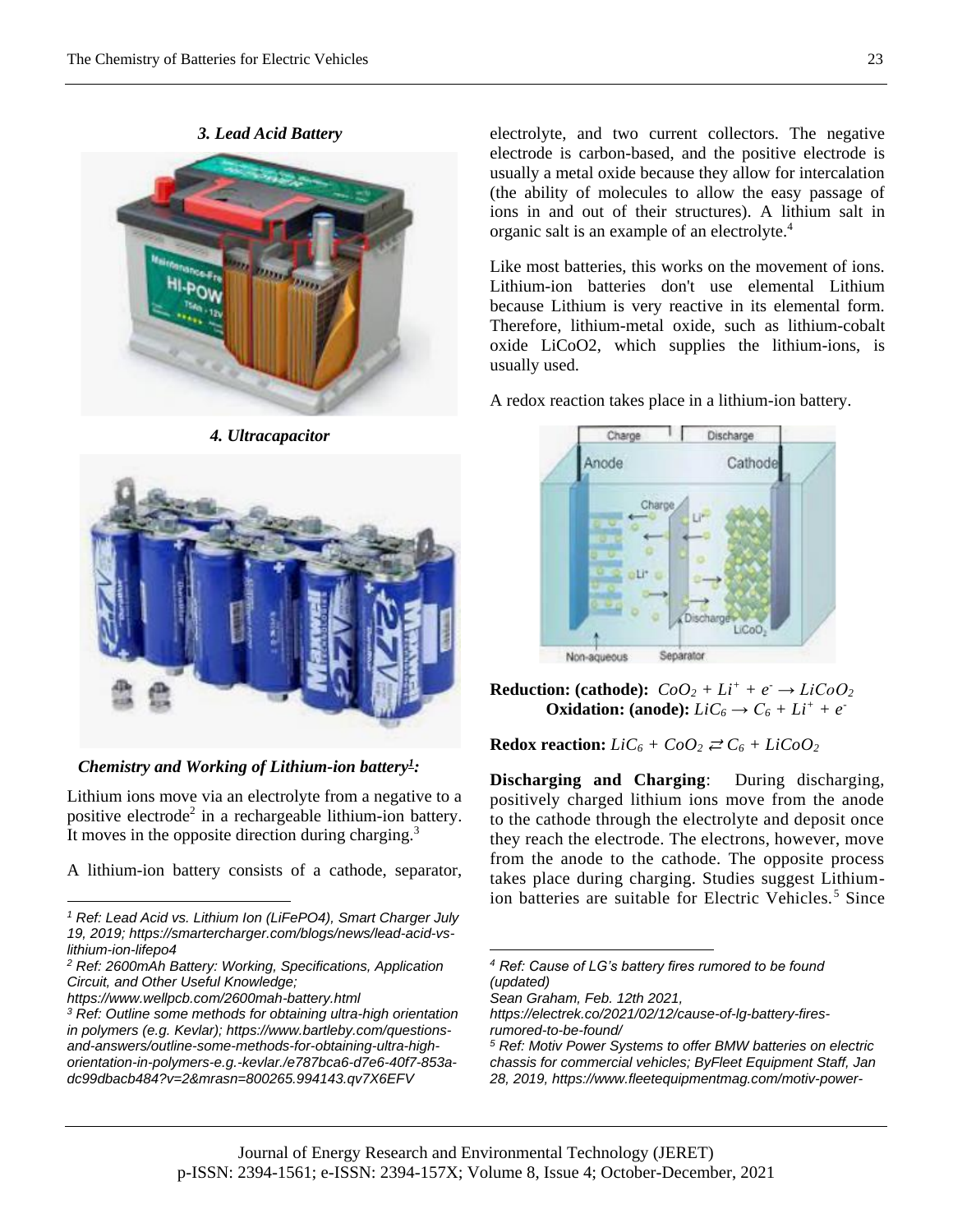they have the highest charge density of any similar system, lithium-ion batteries can supply a large amount of electricity without a high weight. Lithium is among the most electropositive elements and light versus other metals.

# **3. ADVANTAGES AND DISADVANTAGES OF LITHIUM-ION BATTERY<sup>6</sup> :**

#### *Advantages:*

- **High energy density:** Lithium-ion batteries supply large amounts of energy without much weight. Electric vehicles also need battery technology with a high energy density.
- **Cell voltage:** Each lithium-ion cell produces 3.6 volts. Being higher than most batteries, the voltage of each lithium-ion cell is higher, requiring fewer cells in many battery applications.
- **Self-discharge:** Lithium-ion cells have one of the lowest rates of self-discharge
- **Low maintenance, no requirement for priming, variety of types available**

#### *Disadvantages:*

- **Protection required:** Lithium-ion batteries require protection from being overcharged and discharged within safe limits. Therefore, they require protection circuitry incorporated to ensure that they are within safe operating limits.
- **Aging:** Overcoming aging is a research topic with the emergence of li-ion technology
- **Transportation**
- **Cost**

1

#### *Chemistry and Working of Nickel-Metal Hydride*   $(NiMH)^{7}$ :

*systems-to-offer-bmw-batteries-on-electric-chassis-forcommercial-vehicles/*

*<sup>7</sup> Ref: Best Ebike Battery: What Technology Type Of Battery Should I Get? https://www.onlybicycle.com/best-ebike-battery/* Nickel metal hydride battery is a rechargeable battery with a positive plate with nickel hydroxide and a negative plate made up of primarily hydrogen-absorbing alloys, fine separator fibers, alkaline electrolyte, a sealing plate, and metal casing. Ni-Cd batteries have a similar  $\text{structure}^8$ .

In a nickel-metal hydride battery, the hydrogen movement is from the positive electrode to the negative electrode and reverses while discharge, with no role for the electrolyte during the process. $9$  As a result, the electrolyte does increase nor decrease.



It follows a **redox** reaction.

**Positive electrode:**  $Ni(OH)_2 + OH \rightleftarrows NiOOH + H_2O$ *+ e-*

**Negative electrode:**  $M + H_2O + e^2 \geq M H_{ab} + OH^2$ 

**Redox reaction:**  $Ni(OH)_2 + OH \n\cong NiOOH + H_2O$ 

Where M is hydrogen-absorbing alloy and  $MH<sub>ab</sub>$  is absorbed hydrogen.

Lithium batteries replace Nickel-Metal Hydride batteries used in earlier generation electric and hybrid-electric

*<sup>6</sup> Ref: Pros and Cons of Lithium Ion Batteries; BSLBATT Mar 30,2020; https://www.lithium-battery-factory.com/pros-andcons-of-lithium-ion-battery/*

*<sup>8</sup> Ref: Methods and apparatuses for power generation in enclosures; Inventors: Gregory M. Quist David A. Drake https://www.patentsencyclopedia.com/app/20080258694 <sup>9</sup> Ref: Discuss the construction and working of nickel- metal hydride battery;* 

*https://eduladder.com/viewquestions/3746/Discuss-theconstruction-and-working-of-nickel--metal-hydride-battery*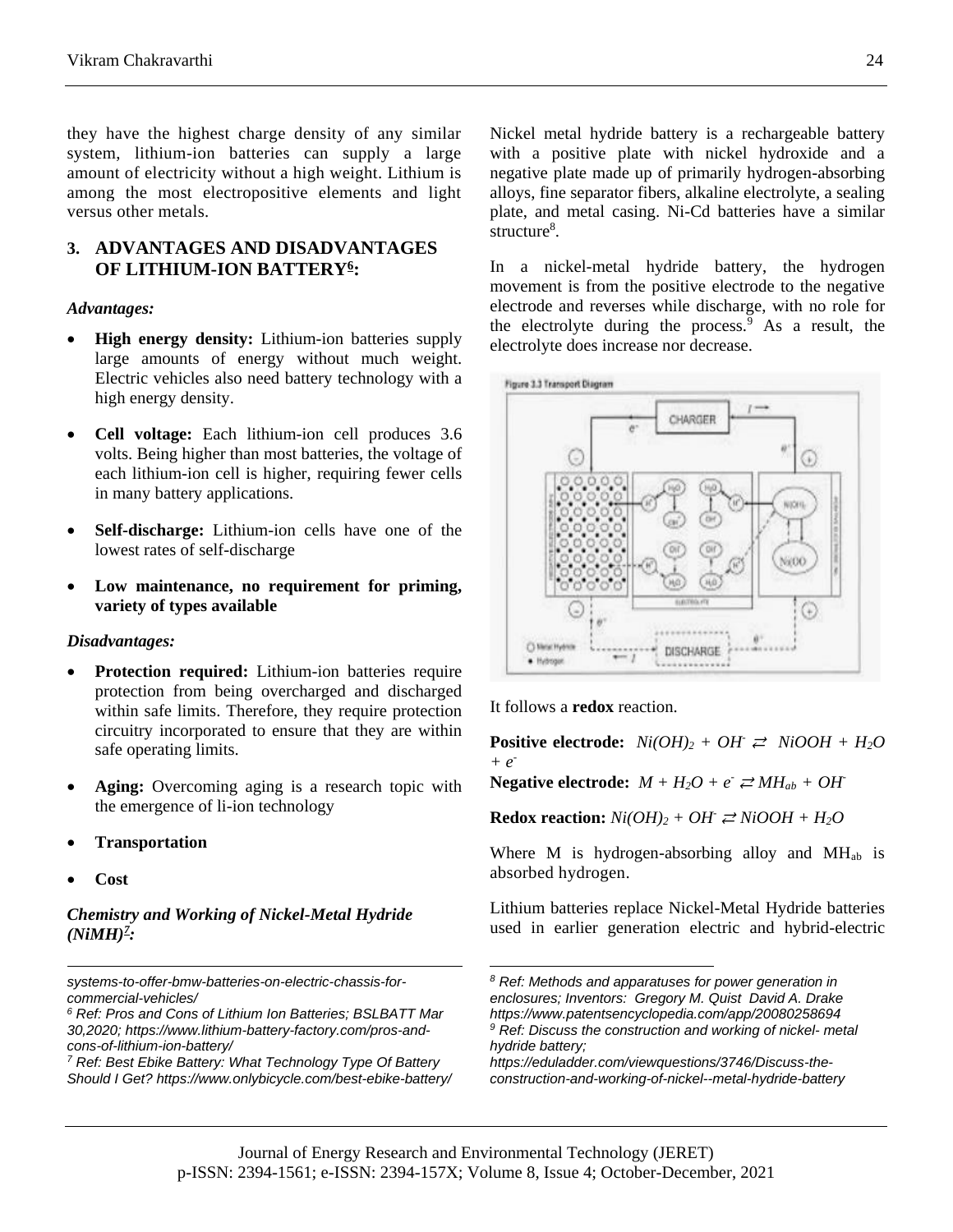vehicles. Still, they remain in use in hybrid vehicles, e.g., the 2020 Toyota Highlander.



*Advantages and Disadvantages of Nickel Metal Hydride Batteries:*

*Advantages:* 

- 30% more capacity than a standard NiCad battery. And less memory than the NiCad battery.
- Fewer Periodic exercise cycles.
- With fewer toxic metals, the NiMH is "environmentally friendly."

## *Disadvantages:*

- The number of cycles: The NiMH rated only 500 charge/discharge cycles.
- The heat generated during charge: The NiMH generates considerably more heat during charge and requires a complex algorithm for full-charge detection
- Self-discharge: The self-discharge of the NiMH is not good as it loses a large percentage of its capacity in the first 24 hours.

# *Recent Developments in Solid State Battery:*

The low adoption of Electric Vehicles so far is that their engineering is inferior to the existing internal combustion engine vehicles (ICEV). The main issue is that electric vehicles have lower mileage per unit, higher vehicle price, longer charging time vs. time refueling at petrol or diesel station, bigger battery size and weight than internal combustion engine vehicles.

The main problem is the type of battery used in electric vehicles. Although the lithium-ion battery is among the superior available options, its shortcomings contribute towards the overall technical shortcomings of Electric Vehicles versus ICEV. The drawbacks of a lithium-ion battery are its capacity and safety.

Lithium-ion batteries currently have a safety risk of damage due to swelling caused by temperature change or leakage caused by external force since they use liquid electrolyte solution. A solid-state battery with a solid electrolyte displays higher stability with a solid structure, and potentially better safety as it tends to maintain its shape should the electrolyte get damaged.<sup>10</sup>

To achieve higher battery capacity, researchers suggest increasing the number of batteries. However, practically, it occupies more space, making the electric vehicle heavier and more expensive.

Alternatively, to solve the above technical issues, a second and more feasible method is to develop Solid-State batteries with a higher energy density than lithiumion batteries. As the electrolyte is not a liquid, explosion risk is mitigated and occupies lesser space, allowing for more capacity.

## *Chemistry and Working of Solid-State Batteries:*

A solid-state battery uses solid electrodes and solid electrolytes. The solid electrolytes include oxides, sulfides, phosphates, polyethers, polyesters, nitrile-based, polysiloxane, polyurethane. Battery performance also depends on electrolyte types used. Ceramics are suitable for rigid battery systems due to their high elastic moduli, while low elastic moduli of polymers make them fit for flexible devices.

*<sup>10</sup> Ref: What is a Solid Sate Battery? https://www.samsungsdi.com/column/technology/detail/56462.h tml?listType=gallery*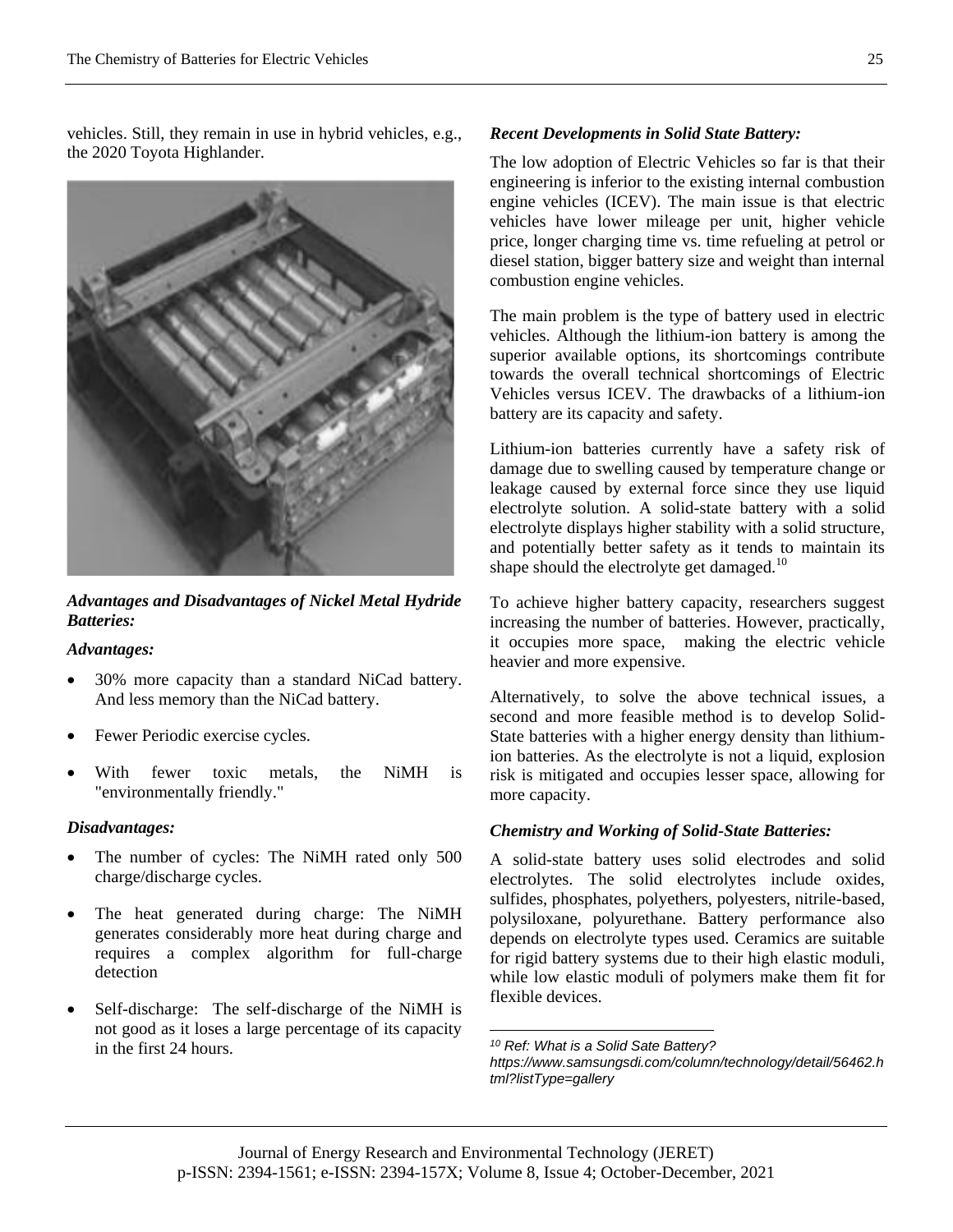

The working of a solid-state battery is similar to that of a lithium-ion battery.

The cathode and anode of a battery consist of electrically conductive material. In between the electrodes, the lithium ions move through the electrolyte between the electrodes, producing current. The battery charges when ions move from the cathode to the anode and produce current. And ions move from the anode to the cathode, that is, in the reverse direction, the battery discharges and provides current to the load.<sup>11</sup>

## *Engineering Challenges of a Solid-State Battery:*

- **Cost:** Solid-state batteries are expensive to manufacture, and the current processes make it challenging to scale, requiring expensive vacuum deposition equipment. As a result, the high costs are currently preventing widescale consumer usage. It was estimated in 2012 that, based on technology available at that time, a 20 Ah solid-state battery cell would cost US\$100,000, and a high-range electric car would require between 800 and 1,000 of such cells.
- **Interfacial resistance:** High interfacial resistance between a cathode and solid electrolyte has been a long-standing problem for all-solid-state batteries.
- **Temperature and pressure sensitivity:** Currently, solid-state batteries require low temperatures for optimal performance. Research to improve battery performance at higher temperatures is necessary to achieve optimal performance standards.

 **Interfacial instability:** The interfacial instability of the electrode-electrolyte has always been a severe problem of solid-state batteries. After solid-state electrolyte contacts with an electrode, the chemical side reactions at the interface usually produce a passivated interface, which affects the diffusion of  $\mathrm{\tilde{L}i^{+}}$ .

Tesla's Innovation that Could Remove the Need for Solid-State Batteries:

On October  $25<sup>th</sup>$ , 2021, Elon Musk, the founder of Tesla, tweeted: "Bye-bye solid-state batteries!"

Tesla announced the creation of a "4680 battery," claiming a "100-fold increase in battery production" by the year 2030, thanks partly to the new battery type's cylindrical architecture.



The cylindrical battery cell has a certain threshold for thermal runaway. The advantages of cylindrical battery cells are that the capacity of a single unit is low, and the heat release of a single electrical runaway is not easy to spread. Also, the arc-shaped surface suppresses the heat transfer between the batteries to a certain extent.

## *Chemistry and Working of 4680 Battery*

Tesla's batteries currently use Silicon. However, its physical properties make it challenging to use at higher volumes, as Silicon expands four times when charged with Lithium.

*<sup>11</sup> Ref: https://studiousguy.com/solid-state-battery-workingprinciple-uses-advantages/*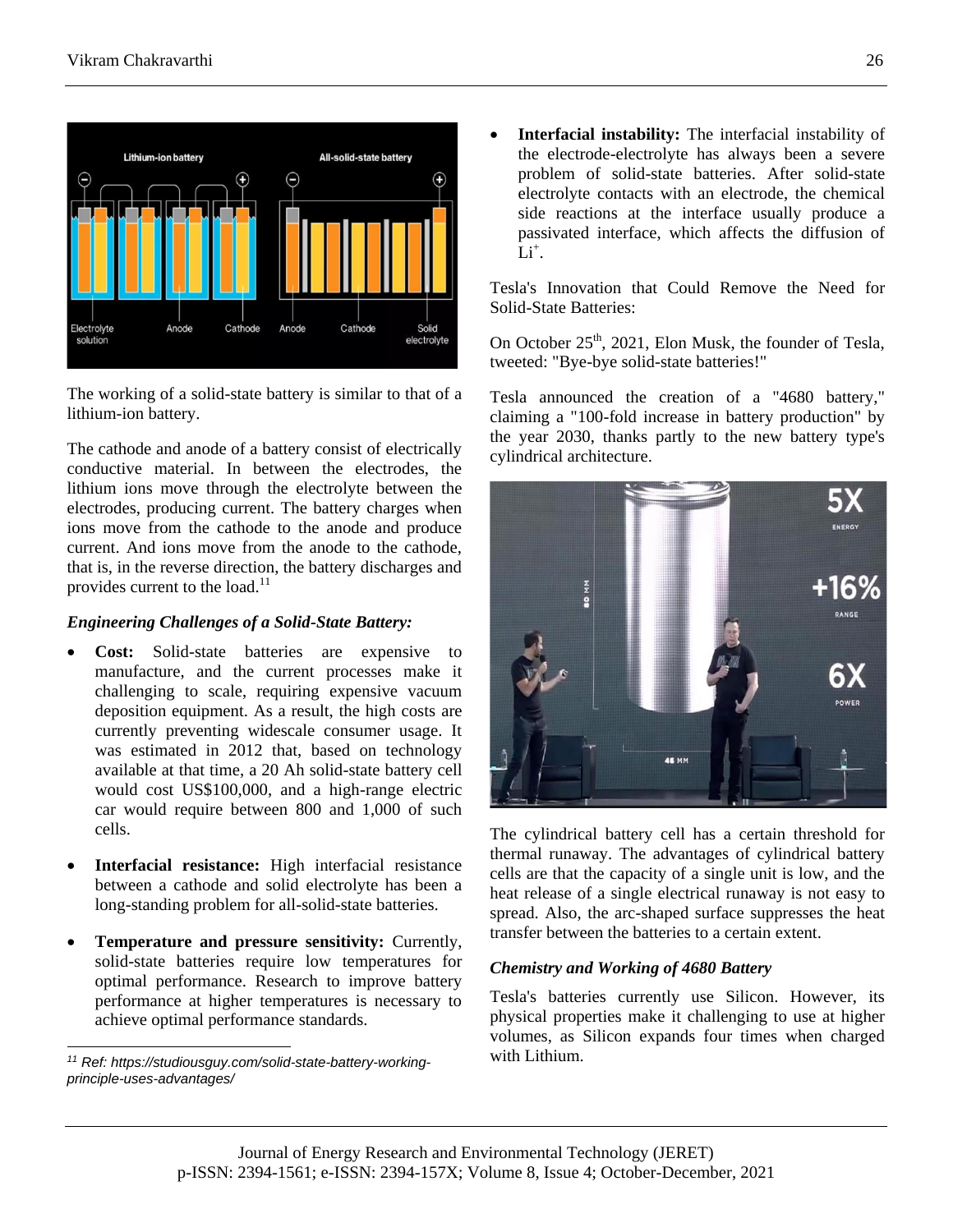Tesla began experimenting with raw Silicon to solve the problem. Using raw Silicon, an abundant material on Earth lowers the cost and stabilizes the surface with an elastic ion-conducting polymer coating.

It also allows for a higher percentage of Silicon to be

used in the cells. The result is a cheaper cell that also boasts higher capacity, which increases the range of their vehicles by an additional 20%.

The cells are also cheaper, with a 5% cost reduction at the battery pack level.



## **4. CONCLUSION**

Several technology advancements in developing a battery for electric vehicles are underway to align costs, technology, safety, weight, and size to make it commercially viable for broad adoption.

The battery is the heart of the electric vehicle, and Chemistry is the heart of the battery. Advancements in the Chemistry of materials, such as making solid-state batteries that can work in higher temperatures reducing the leakage of lithium-ion batteries, enable the broad adoption of electric vehicles.

Although the interest in electric vehicles is increasing steadily, it remains an area requiring further research in form, cost, versatility, and stability. The future is bright as multidisciplinary engineering research for overcoming battery shortcomings for Electric Vehicles is progressing

#### rapidly.

#### **BIBLIOGRAPHY**

- [1] www.researchgate.net
- [2] www.sciencedirect.com
- [3] spectrum.ieee.org
- [4] www.energysage.com
- [5] www.iopscience.iop.org
- [6] www.saftbatteries.com
- [7] www.energystorage.org
- [8] www.energy.gov
- [9] www.letstalkscience.ca
- [10] www.electronics-notes.com
- [11] www.afdc.energy.gov